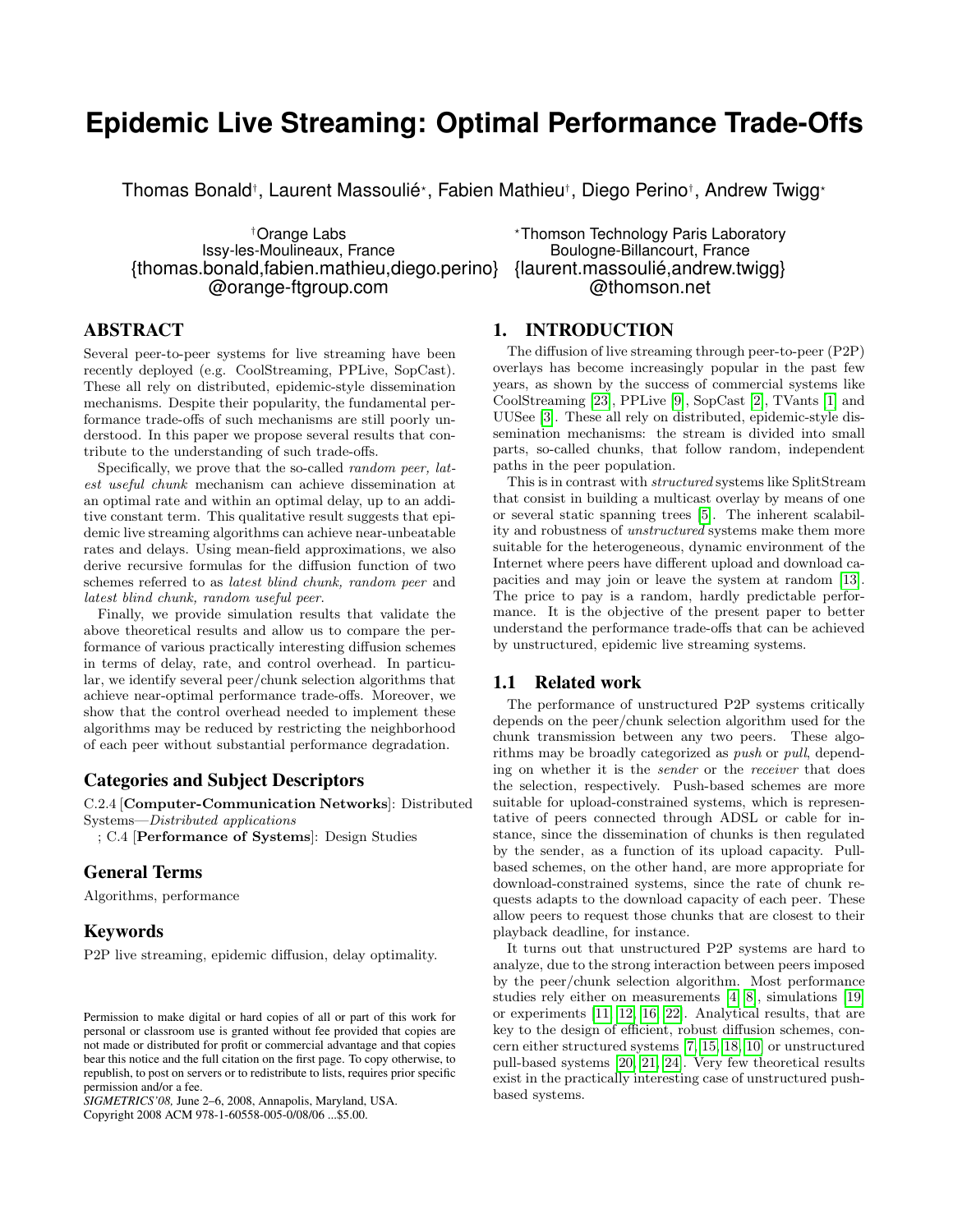Notable exceptions are the paper by Massoulié et. al.  $[14]$ , showing the rate optimality of the so-called most deprived peer, random useful chunk algorithm, and that by Sanghavi, Hajek and Massoulié [\[17\]](#page-9-22), showing the delay optimality of the random peer, latest blind chunk algorithm. It turns out, however, that the delay performance of the former is poor due to the random chunk selection, while the rate performance of the latter is poor due to the random peer selection. To our knowledge, no unstructured P2P diffusion scheme has yet been proved both rate and delay optimal.

#### 1.2 Contributions

The main contribution of the paper is to prove that the socalled random peer, latest useful chunk algorithm can achieve dissemination at an optimal rate and within an optimal delay, up to an additive constant term. This qualitative result suggests that epidemic live streaming algorithms can achieve near-unbeatable rates and delays.

Another key result of the paper is the delay optimality of the random peer, latest blind chunk algorithm when combined with source coding. Such a diffusion scheme is known to achieve a diffusion rate of only  $1 - e^{-1}$  in the critical regime where the source speed is equal to the upload speed [\[17\]](#page-9-22). It is thus necessary to add some redundancy to the original signal to allow the peers to recover from chunk losses. We show that the additional delay due to the coding/decoding scheme can be controlled (that is, made be equal to  $O(1)$  by bounding the correlation of successive missing chunks.

Using mean-field approximations, we also derive recursive formulas for the diffusion function of two schemes, the above random peer, latest blink chunk algorithm as well as the socalled latest blind chunk, random useful peer algorithm.

Finally, we provide simulation results that validate the above theoretical results and allow us to compare the performance of various practically interesting diffusion schemes in terms of delay, rate, and control overhead. In particular, we identify several peer/chunk selection algorithms that achieve near-optimal rate/delay performance trade-offs. Moreover, we show that the control overhead needed to implement these algorithms may be reduced by restricting the neighborhood of each peer without substantial performance degradation.

#### 1.3 Outline

The paper is structured as follows. In Section 2 we define the live streaming model and the schemes that we consider in the paper. Section 3 is devoted to the theoretical results on delay optimality. The recursive formulas are described in Section 4. In Section 5 we give the simulation results comparing the performance of the considered schemes under various network conditions. Section 6 concludes the paper.

#### 2. MODEL

#### 2.1 Source rate and capacity constraints

Consider a P2P live streaming system consisting of one source and N peers. The source creates a sequence of chunks, numbered  $1, 2, 3, \ldots$ , at rate  $\lambda$ , and sends each chunk to one of the N peers, chosen uniformly at random. The dissemination of each chunk to the  $N$  peers is then achieved by the peers themselves.

Let V be the set of peers. For any  $u \in V$ , we denote by  $s(u)$  the upload speed of peer u. This is the maximum number of chunks that u can send per time unit. For simplicity, we assume that there is no constraint on the number of chunks that each peer can receive per time unit.

By convention, the average upload speed corresponds to the transmission of one chunk by time unit, so that:

$$
\frac{1}{N} \sum_{u \in V} s(u) = 1.
$$

We say that the system is in underload regime if  $\lambda < 1$ , in critical regime if  $\lambda = 1$  and in overload regime if  $\lambda > 1$ . Clearly, some peers receive only a fraction of the chunks sent by the source in the overload regime. Nevertheless, peers may successfully decode the original audio or video streaming signal if some redundancy has been added to this signal and is included in the chunks sent by the source. Thus all three regimes are of practical interest.

#### 2.2 Push-based diffusion schemes

We shall focus on push-based diffusion schemes where the transmission of a chunk between two peers is initiated by the sender, which is the natural choice for the considered upload capacity constrained system. We assume each peer has only a partial knowledge of the overall system. This is represented as a directed graph  $G = (V, E)$  where  $(u, v) \in E$ if and only if u knows v, for all  $u, v \in V$  (we say that v is a neighbor of u). Each peer can only send chunks to one of its neighbors.

For any  $u \in V$ , let  $C(u)$  be the collection of chunks that peer u has received. We denote by  $\mathcal C$  the set of possible collections of chunks owned by a peer. A push-based scheme is formally described as a (possibly random) mapping from  $V \times \mathcal{C}^N$  to  $V \times \mathcal{C}$  that gives for any sender peer u, as a function of the collections of chunks  $C(v)$  of its neighbors v, the destination peer and the chunk  $c \in C(u)$  to be sent.

Push-based schemes may be broadly categorized into two classes depending on whether the destination peer or the chunk is selected first. In this paper, we shall restrict the analysis to the following peer and chunk selection schemes:

- Random peer: The destination peer is chosen uniformly at random among the neighbors of  $u$ ;
- Random useful peer: The destination peer is chosen uniformly at random among those neighbors  $v$  of  $u$  such that  $C(u) \setminus C(v) \neq \emptyset$ . When the chunk c is selected first, the choice of the destination peer is restricted to those neighbors v of u such that  $c \notin C(v)$ ;
- Most deprived peer: The destination peer is chosen uniformly at random among those neighbors  $v$  of  $u$  for which  $|C(u) \setminus C(v)|$  is maximum. When the chunk  $c$  is selected first, the choice of the destination peer is restricted to those neighbors v of u such that  $c \notin C(v)$ ;
- Latest blind chunk: The sender peer  $u$  chooses the most recent chunk (that is, the chunk of highest index) in its collection  $C(u)$ ;
- Latest useful chunk: The sender peer  $u$  chooses the most recent chunk c in its collection  $C(u)$  such that  $c \notin C(v)$ for at least one of its neighbors  $v$ . When the destination peer  $v$  is selected first,  $c$  is the most recent chunk in the set  $C(u) \setminus C(v)$ .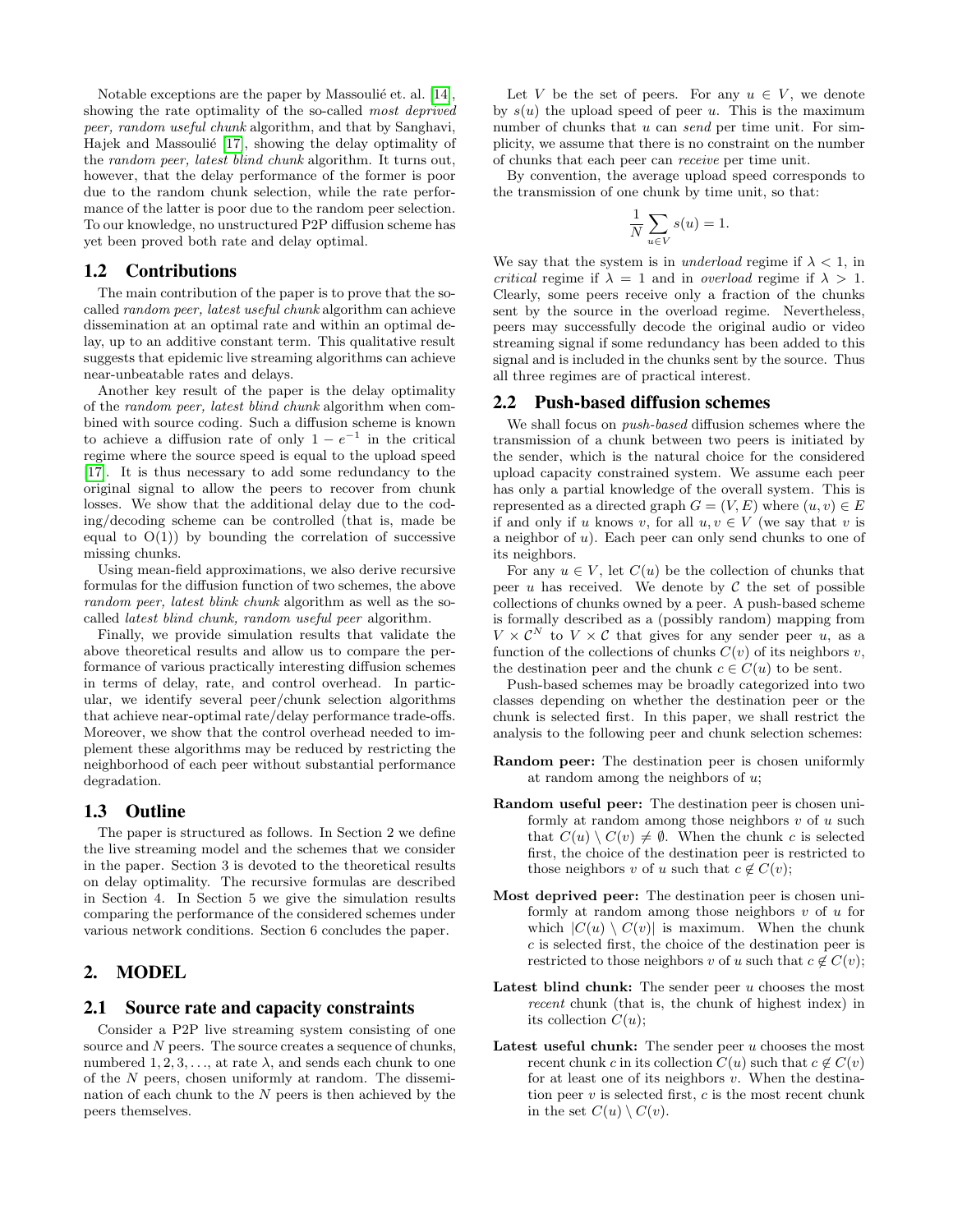Random useful chunk: The sender peer  $u$  chooses uniformly at random a chunk c in its collection  $C(u)$  such that  $c \notin C(v)$  for at least one of its neighbors v. When the destination peer  $v$  is selected first,  $c$  is chosen uniformly at random in the set  $C(u) \setminus C(v)$ .

A rich class of push-based schemes follows from the combination of these peer/chunk selection algorithms. Those considered in the paper are summarized in Table [1](#page-2-0) below. Figure [1](#page-2-1) gives an example of peer/chunk selection under these schemes. Note that, for this particular example, the latest chunk of the sender peer has already been received by all its neighbors. The transmission capacity of the sender peer is then wasted in this state under the  $lb/up$  and  $lb/rp$ schemes, since a peer will receive two or more copies of the same chunk.

<span id="page-2-0"></span>Table 1: Some push-based diffusion schemes.

| Notation                        | Scheme                                  |
|---------------------------------|-----------------------------------------|
| rp/lb                           | random peer, latest blind chunk         |
| rp/lu                           | random peer, latest useful chunk        |
| dp/lu                           | most deprived peer, latest useful chunk |
| dp/ru                           | most deprived peer, random useful chunk |
| $\overline{lb/rp}$ (= $rp/lb$ ) | latest blind chunk, random peer         |
| lb/up                           | latest blind chunk, useful peer         |
| lu/up                           | latest useful chunk, useful peer        |
| lu/dp                           | latest useful chunk, most deprived peer |



<span id="page-2-1"></span>Figure 1: Peer/chunk selection of a sender peer (left) under the considered push-based schemes.

In the following, we assume that time is slotted so that the transfer of any chunk by any peer takes exactly one time slot. The source sends  $|\lambda|$  chunks per time slot, plus one additional chunk with probability  $\lambda - |\lambda|$ , corresponding to an arrival rate  $\lambda$ . Note that for  $\lambda$  < 1, the source sends chunks according to a Bernoulli process. Similarly, peer  $u$ sends  $|s(u)|$  chunks per time slot, plus one additional chunk with probability  $s(u) - |s(u)|$ , corresponding to an average upload speed of  $s(u)$ .

We assume that at each slot, each peer has a perfect knowledge of the state of its target peer, including the intended transmissions of other peers to the same target peer. In particular, all conflicts are solved at the beginning of each slot, prior to the chunk transmission. The impact of imperfect knowledge resulting in transmissions of the same chunk to the same target peer will be analyzed for the example of the lb/ru scheme in Section 4.

#### <span id="page-2-3"></span>2.3 Diffusion rate, diffusion delay

The rate/delay performance trade-off achieved by each scheme is evaluated through the diffusion function  $r$ , where  $r(t)$  is the probability that it takes no more than t time slots for an arbitrary chunk created by the source to reach an arbitrary peer. Equivalently,  $r(t)$  is the fraction of peers that receive any given chunk no later than  $t$  time slots after its creation, averaged over all chunk transmissions.

The diffusion function has the typical S-curve illustrated by Figure [2.](#page-2-2) We refer to the asymptotic value of  $r(t)$  as t tends to infinity as the diffusion rate. This corresponds to the average fraction of chunks received by an arbitrary peer; equivalently, this is the average fraction of peers that eventually receive any given chunk. The maximum diffusion rate is equal to 1 if  $\lambda \leq 1$  and to  $1/\lambda$  in the overload regime  $\lambda > 1$ .

Another key performance metric is the diffusion delay, which is defined as the delay it takes for an arbitrary chunk to reach a fraction  $1 - \varepsilon$  of the peers that will eventually receive that chunk, where  $\epsilon$  is an arbitrary, small constant. We take  $\varepsilon = 5\%$  in the simulation results of Section [5.](#page-5-0) In the homogeneous case where  $s(u) = 1$  for all peers u, the population of peers that have received any given chunk at most doubles every time unit, so that the minimum diffusion delay is of order  $log_2(N)$  (cf. Theorem [1](#page-3-0) below for a more precise formulation); it may be less in heterogeneous cases (in particular, if the upload capacity is concentrated on a few peers only).



<span id="page-2-2"></span>Figure 2: Performance metrics associated with the diffusion function: diffusion rate and diffusion delay.

There is a natural trade-off between rate and delay. The diffusion rate is typically maximized by a homogeneous dissemination of chunks among peers, irrespective of the age of these chunks. This is achieved for instance by the  $dp/ru$ scheme that has indeed been proved rate-optimal for a complete graph in the underload regime, assuming the source selects the most deprived peer [\[14\]](#page-9-21). We shall see that the corresponding diffusion delay is actually far from optimal.

To minimize the diffusion delay, priority should be given to the transmission of the latest chunk rather than to the homogeneous dissemination of chunks among peers. The rp/lb scheme for instance has been proved delay-optimal in the reference scenario of a complete graph with homogeneous distribution of upload capacity, in both the critical and overload regime [\[17\]](#page-9-22). The price to pay is a sub-optimal diffusion rate, growing to  $1 - e^{-1}$  in the critical regime as the number of peers  $N$  tends to infinity, due to the reception of multiple copies of the same chunk by some peers.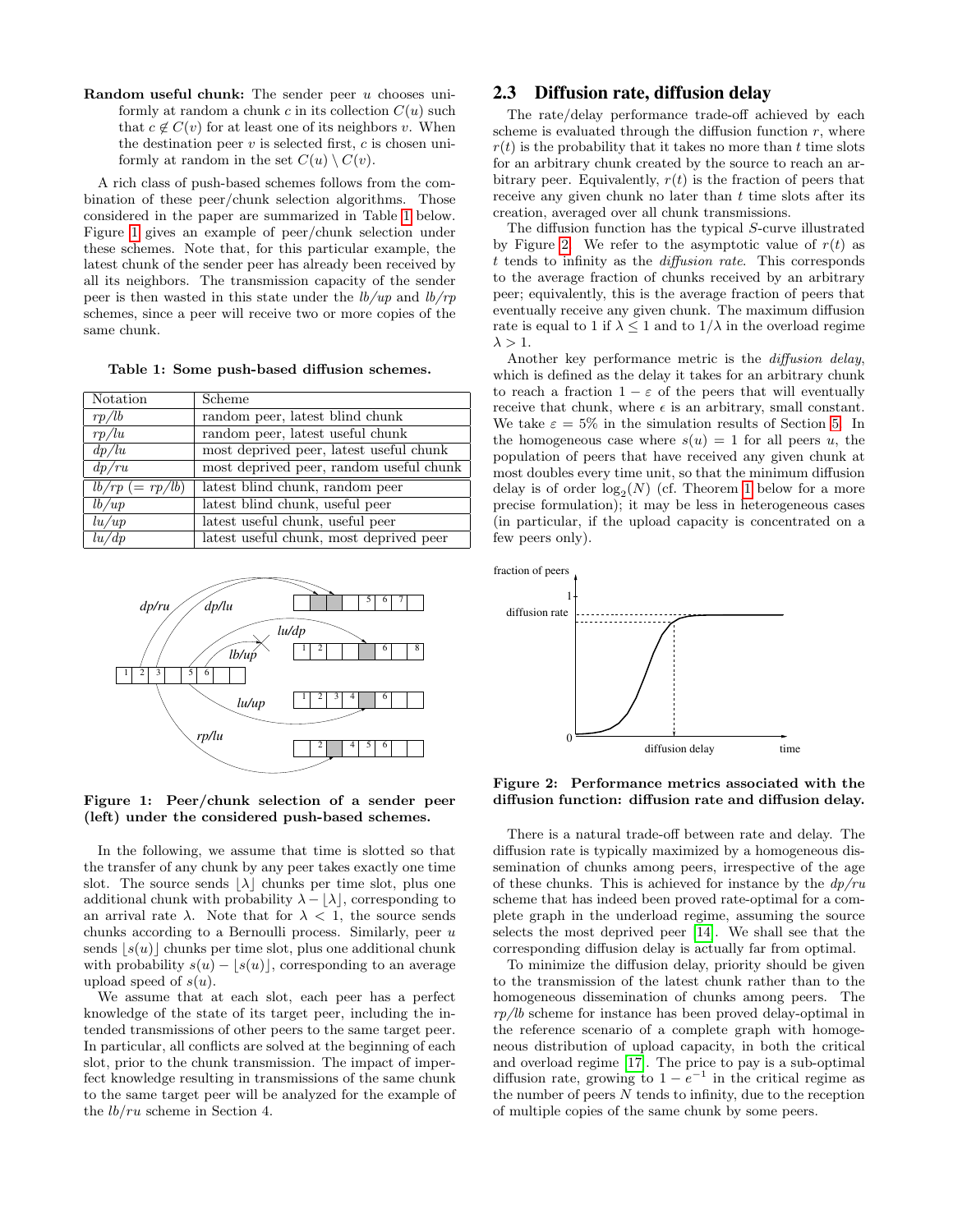It is in fact unclear whether there exist push-based diffusion schemes that are both rate- and delay-optimal. A key result of the paper, proved in Section [3,](#page-3-1) is that the  $rp/lu$ scheme can achieve dissemination at an optimal rate and within an optimal delay, up to an additive constant term, for the reference scenario in the underload regime. Note that the question remains open in the general case. We use simulations in Section [5](#page-5-0) to compare the rate/delay tradeoffs achieved by the schemes of Table [1](#page-2-0) in various scenarios, including the three load regimes described above, heterogeneous upload capacity distributions and uncomplete graphs.

#### <span id="page-3-4"></span>2.4 Implementation issues

There are of course a number of other key parameters that should be considered in the design of efficient P2P live streaming systems. One of them is the overhead that is generated by the exchange of control messages between peers to maintain at each peer a fresh view of the collections of chunks owned by its neighbors. The considered push-based schemes differ significantly in this respect, ranging from the  $rp/lb$  scheme that generates virtually no overhead (it is sufficient for each peer to know its neighbors) to the  $dp/lu$ scheme that generates a lot of control messages (it is necessary for each peer to know the current collections of chunks owned by all its neighbors).

The impact of overhead on the rate/delay performance of a diffusion scheme could be quantified. This would require a complete model of the P2P system, however, including the transmission of control messages, whose frequency and content play a critical role. We prefer to model transmissions of chunks only, assuming peers have a perfect knowledge of the collections of chunks owned by their neighbors. We shall simply compare qualitatively the overheads of the considered schemes and analyze the impact of some approaches to reducing that overhead, by restricting the neighborhood of each peer, on the efficiency of the chunk dissemination.

Another key parameter is related to source coding. In practical P2P live streaming systems, the source contains some redundancy in the original signal to recover from chunk losses or delivery beyond the playback delay. The design of the source coding scheme should then depend on the rate/delay trade-off achieved by the diffusion scheme. Thus, since  $r(t)$  corresponds to the fraction of chunks received by an arbitrary peer after  $t$  time slots, the source speed must be at least  $1/r(t)$  that of the original signal, where t is the playback delay, to allow the peers to successfully decode the signal. Of course, many other parameters should be taken into account. These include the fairness of the chunk dissemination among peers, the statistical characteristics of successive chunks received by any given peer, and the additional delay introduced by the source coding/decoding algorithms. An example of joint design of diffusion scheme and source coding scheme will be given in Section [3.](#page-3-1)

Finally, practical diffusion schemes should be robust to cheating and to selfish behavior. Those schemes for which a peer can improve its reception rate or delay by sending false information about its state may rapidly collapse. Peers should also be encouraged to upload chunks at the highest possible speed, using for instance some form of tit-for-tat mechanism similar to that of Bit-Torrent [\[6\]](#page-9-23). These issues are not addressed in this paper but offer interesting perspectives for future work.

# <span id="page-3-1"></span>3. DELAY OPTIMALITY

We shall now state the theoretical results on the delay optimality of the random peer, latest blind chunk scheme and the random peer, latest useful chunk scheme. Under the former, each peer simply sends the latest chunk it has, irrespective of whether the target peer has it or not; under the latter, it sends the latest among the chunks that it has and that the target peer has not yet received.

At each slot, a new chunk is created at the source with probability  $\lambda \in (0, 1]$  and sent to one of the N peers chosen uniformly at random. We assume a complete overlay graph and a homogeneous upload capacity distribution, so that the transmission of any chunk takes one slot. We denote by D the delay it takes for any particular chunk to reach a randomly selected peer after its creation by the source.

#### 3.1 General lower bound

We first give a lower bound on  $D$ , valid for any diffusion scheme. Specifically, we prove that  $D \geq \log_2(N) + O(1)$ , where  $O(1)$  is a random variable uniformly bounded in  $N$ :

THEOREM 1. For any diffusion scheme, we have:

<span id="page-3-2"></span><span id="page-3-0"></span>
$$
\Pr(D \le t) \le \frac{2^t}{N}, \quad \forall t \ge 0. \tag{1}
$$

In particular, we have for all  $m > 0$ :

<span id="page-3-3"></span>
$$
\Pr(D \le \log_2(N) - m) \le 2^{-m}.\tag{2}
$$

*Proof.* Let  $Y_t$  denote the number of peers that have a particular chunk t time slots after its creation at the source, assuming some diffusion scheme. Necessarily,  $Y_{t+1} \leq 2Y_t$ irrespective of the diffusion scheme, since each peer has unit upload capacity. Since  $Y_0 = 1$ , we get  $Y_t \leq 2^t$  for all  $t \geq 0$ . Now the probability that a randomly selected peer has the chunk at time t is equal to  $E(Y_t/N)$ , from which [\(1\)](#page-3-2) follows. We deduce equation [\(2\)](#page-3-3) by taking  $t = \lfloor \log_2(N) \rfloor - m$  in [\(1\)](#page-3-2).  $\Box$ 

#### 3.2 Random peer, latest blind chunk

We now consider the  $rp/lb$  scheme. This scheme has been shown to achieve the optimal delay of  $log_2(N)$  in the critical regime  $\lambda = 1$ , at the cost of a sub-optimal rate growing to  $1 - e^{-1}$  as N tends to infinity [\[17\]](#page-9-22). In particular, some redundancy must be added to the original stream so as to recover from the loss of chunks. The efficiency of the decoding scheme then critically depends on the distribution of those chunks received by any given peer. We prove that under the  $rp/lb$  scheme, each chunk is actually received by any peer with probability at least:

$$
q = 1 - e^{-1/10}
$$

by time  $log_2(N)$ , independently of other chunks and peers, for sufficiently large N. We shall discuss the consequence of this result on the delay performance of a simple system that combines source coding and the  $rp/lb$  scheme. The result turns out to be also a key step in the proof of the joint rate-delay optimality of the  $rp/lu$  scheme considered below.

In the sequel, we assume that the system starts at time  $t = 0$  and denote by  $A_t$  the arrival process of chunks at the source:  $A_t = 1$  if a chunk is created by the source at time t and  $A_t = 0$  otherwise. For all  $u \in V$ , we define  $X_{t,t}(u) = 1$ if the chunk created at time  $t$  has already been received by peer u at time t' and  $X_{t,t'}(u) = 0$  otherwise. By convention,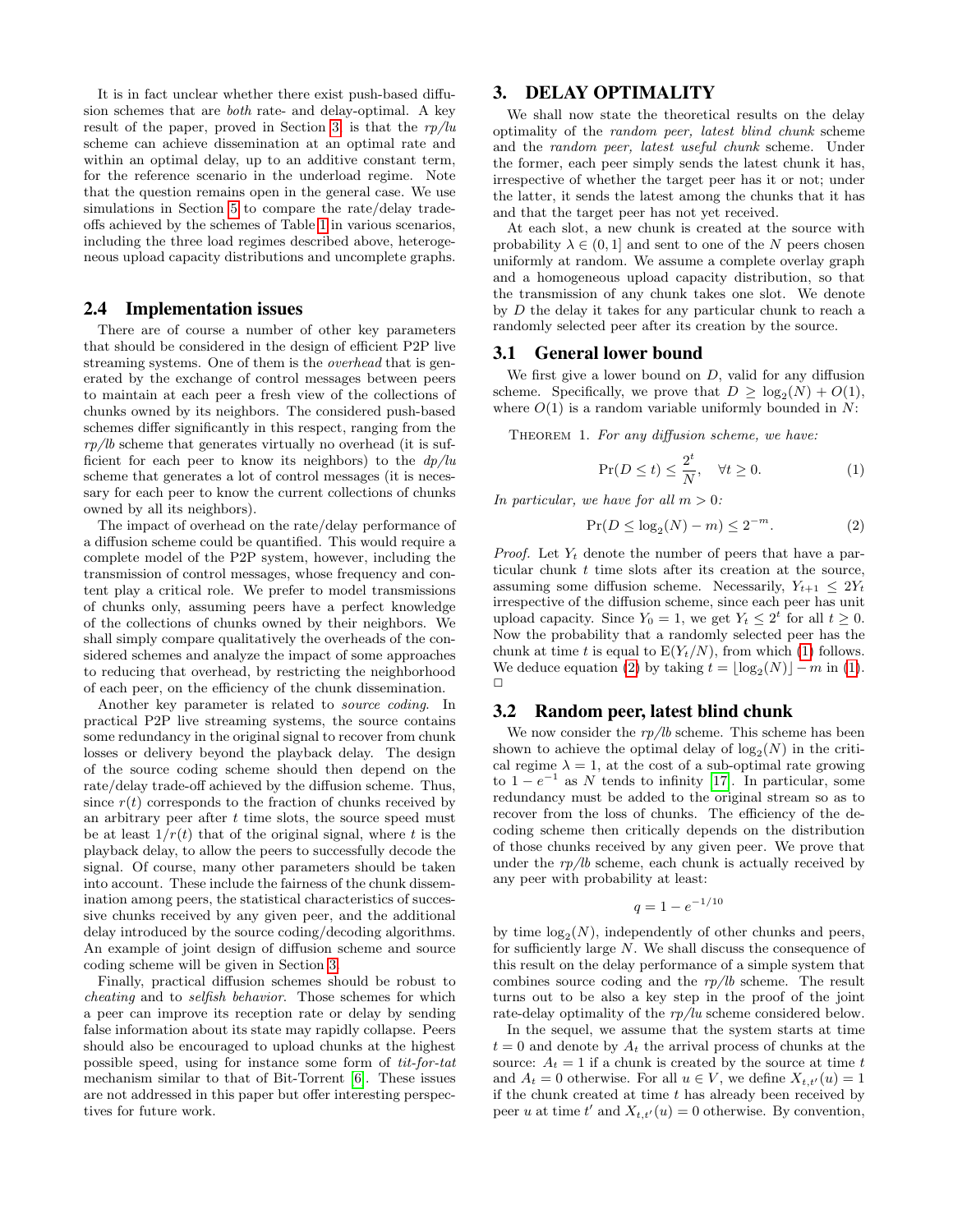we let  $X_{t,t'}(u) = 1$  for all  $t' \geq t$  if  $A_t = 0$ , i.e., no chunk was created by the source at time  $t$ . Finally, let:

<span id="page-4-7"></span>
$$
T = \lfloor \log_2(N) \rfloor - 1. \tag{3}
$$

The following result is proved in Appendix [A:](#page-9-24)

THEOREM 2. For any time interval  $[a, b)$ , consider the following event:

$$
\mathcal{E} = \{ \forall u \in V, \ \forall t \in [a, b), \ X_{t,t+T}(u) \ge Z_t(u) \},
$$

where  $Z_t(u)$  are i.i.d. Bernoulli random variables of mean q. Then the probability of event  $\mathcal E$  is at least  $1 - N^{-\alpha}$ , for any  $\alpha \in (0,1)$  and sufficiently large N.

Now consider a P2P system that combines source coding and the  $rp/lb$  push scheme. Assume that the source receives original chunks at a rate of  $q - \epsilon$  per time unit, where  $\epsilon$  is some small positive parameter. Select then some window size  $W$  and assume that at time  $nW$ , the source creates  $W$ encoded chunks from the  $(q - \epsilon)W$  original data chunks it has received over time interval  $[(n-1)W, nW)$ , using erasure codes, so that this original data can be recovered from any  $(q - \epsilon)W$  chunks out of the collection of W encoded chunks. Finally, let the source inject these W encoded chunks one by one over the time interval  $[nW,(n+1)W)$ .

Then the injection rate of encoded chunks is  $\lambda = 1$ . Thus the theorem entails that for sufficiently large  $N$ , with high probability, the number of chunks received by any given peer over time interval  $[nW + T, (n + 1)W + T]$  is at least a binomial random variable with parameters  $(W, q)$ . The probability p that this exceeds  $W(q - \epsilon)$ , and hence that decoding can be performed, tends to 1 exponentially fast as W increases. We have thus established that a simple system combining source coding and the  $rp/lb$  scheme can achieve diffusion at rate  $q - \epsilon$  with arbitrarily small loss probability in  $T + W = log<sub>2</sub>(N) + O(1)$  time slots.

It is worth noting that this system is delay-optimal but far from rate-optimal, since the original streaming rate of the source cannot exceed  $1 - e^{-1/10} \approx 0.1$ . By an adaptation of the proof given in Appendix [A,](#page-9-24) it may actually be proved that Theorem [2](#page-4-0) is still valid for a delay of  $\lfloor (1 + \epsilon) \log_2(N) \rfloor$ and a probability  $q = 1 - e^{-1} - \epsilon$ , where  $\epsilon$  is an arbitrary positive number. Thus a simple P2P system that combines source coding and the  $rp/lb$  scheme can in fact achieve diffusion at rate up to  $1 - e^{-1} \approx 0.63$  in  $(1 + \epsilon) \log_2(N) + O(1)$ time slots. The improvement in diffusion rate, at the expense of higher delays, illustrates the various performance trade-offs that may be achieved by different combinations of source coding and diffusion schemes.

#### 3.3 Random peer, latest useful chunk

Finally, we state the main result of the paper, showing the joint rate-delay optimality of the  $rp/lu$  scheme:

THEOREM 3. Assume that  $\lambda < 1$ . There exists a constant  $\gamma > 0$  such that for all  $m > 1$ :

$$
\Pr(D \ge \log_2(N) + m) \le \frac{\gamma}{m},\tag{4}
$$

for sufficiently large N.

Equivalently, this result states that the transmission delay D of any chunk to any peer is equal to  $log_2(N) + O(1)$ time slots, where the additive  $O(1)$  term is a random variable, bounded in probability uniformly in  $N$ . This delay is optimal in view of Theorem [1.](#page-3-0) The proof of Theorem [3](#page-4-1) is given in Appendix [B.](#page-10-0)

#### <span id="page-4-6"></span>4. RECURSIVE FORMULAS

<span id="page-4-0"></span>In this section, we derive recursive formulas for the epidemic diffusion function of the latest blind chunk, random peer and the latest blind chunk, random useful peer schemes through mean-field approximations. Under the former, each peer simply sends the latest chunk it has to a randomly chosen peer; under the latter, it sends the latest chunk it has to a randomly chosen peer among those peers that have not yet received this chunk, if any.

We consider the reference scenario with complete graph and homogeneous upload capacity distribution. We assume that  $\lambda \leq 1$ ; the overload regime  $\lambda > 1$  is considered in §[4.4.](#page-5-1) The number of peers  $N$  is assumed to be sufficiently large so that the system may be considered in the mean-field regime where peers are mutually independent. We further assume that, for any given peer  $u$ , the event that a chunk belongs to the collection  $C(u)$  of chunks owned by u is independent of the event that any other chunk belongs to  $C(u)$ . The validity of the derived formulas will be assessed by comparison with simulations in Section [5.](#page-5-0)

#### <span id="page-4-3"></span>4.1 Latest blind chunk, random peer

We first consider the  $lb/rp$  scheme. Recall that  $r(t)$  corresponds to the average fraction of peers that receive any given chunk no later than t time slots after its creation. Without any loss of generality, we assume that some tagged chunk is created at time  $t = 0$  and that the system is in steady state at that time. Since the source sends each new chunk to a randomly chosen peer, we have  $r(1) = 1/N$ . Now at any time  $t \geq 1$ , the tagged chunk is the latest of the collection owned by an arbitrary peer  $u$  with probability:

<span id="page-4-2"></span>
$$
p(t) = r(t) \prod_{k=1}^{t-1} (1 - \lambda r(k)).
$$
 (5)

This follows from the independence assumption, noting that for all  $k = 1, 2, \ldots, t, r(k)$  is the probability that a chunk created at time  $t - k$  is in the collection  $C(u)$  of chunks owned by peer  $u$  at time  $t$ .

Due to the random peer selection strategy, the number of copies of the tagged chunk that are received by an arbitrary peer at time  $t + 1$  is a binomial random variable with parameters  $(N-1, p(t)/(N-1))$ . For large N, this can be approximated by a Poisson random variable with mean  $p(t)$ . Thus the probability that an arbitrary peer receives at least one copy of the tagged chunk at time  $t + 1$  is approximately equal to  $1 - e^{-p(t)}$ . A fraction  $1 - r(t)$  of the peers that receive the chunk at time  $t + 1$  actually need it. We deduce the recursive formula:

<span id="page-4-4"></span>
$$
r(t+1) = r(t) + (1 - e^{-p(t)}) (1 - r(t)), \quad t \ge 1, \quad (6)
$$

<span id="page-4-1"></span>where  $p(t)$  is given by [\(5\)](#page-4-2).

#### 4.2 Latest blind chunk, random useful peer

We now consider the  $lb/ru$  scheme. The only difference with the  $lb/rp$  scheme is that all transfers are useful as long as some peers need the considered chunk. This gives the recursion:

<span id="page-4-5"></span>
$$
r(t+1) = r(t) + \min(p(t), 1 - r(t)), \quad t \ge 1,
$$
 (7)

where  $p(t)$  is given by [\(5\)](#page-4-2).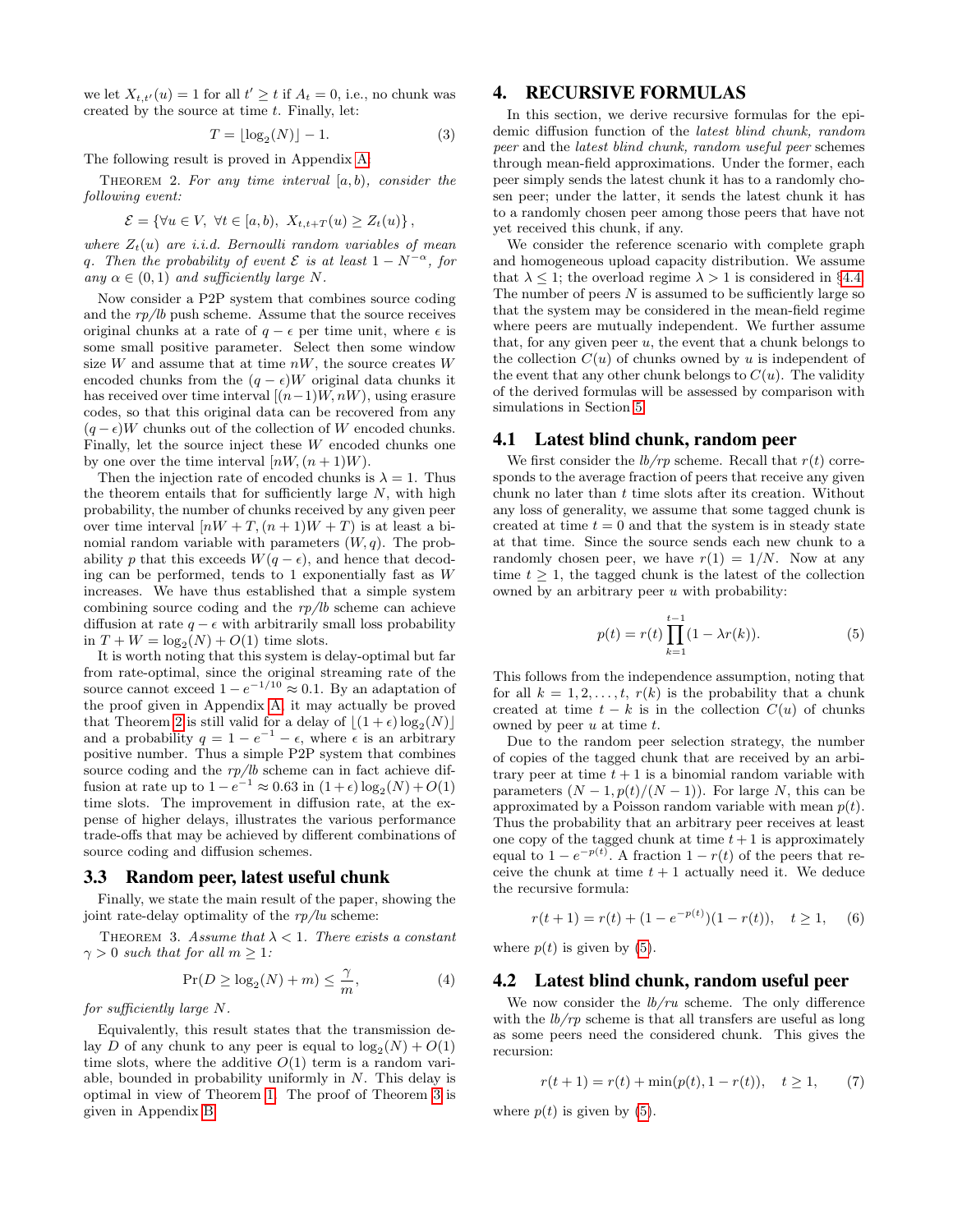#### 4.3 Delayed updates

As explained in [2.4,](#page-3-4) some control messages are needed to maintain a fresh view of the collection of chunks owned by each peer. Delaying some control messages reduce the overhead but may impact the performance of the system. We model such delayed updates by assuming that peers know the state of system in the previous slot, but are not aware of the ongoing transfers of the current slot. Therefore, collisions can occur even under the  $lb/ru$  scheme when several peers send the same chunk to the same target peer.

Consider as in §[4.1](#page-4-3) the diffusion of the chunk created at time  $t = 0$ . A fraction  $1 - r(t)$  of the N peers has not yet received this chunk at time t. Thus the number of copies of this chunk that are received by one of these  $N(1-r(t))$  peers at time  $t + 1$  is a binomial random variable with parameters  $(N-1, p(t)/N(1-r(t))),$  where  $p(t)$  is given by [\(5\)](#page-4-2). For large  $N$ , this can be approximated by a Poisson random variable with mean  $p(t)/(1 - r(t))$ . Thus the probability that a peer that has not yet received the considered chunk at time t receives at least one copy of this chunk at time  $t+1$ is approximately equal to  $1 - e^{-p(t)/(1 - r(t))}$ . We deduce the recursive formula:

<span id="page-5-2"></span>
$$
r(t+1) = r(t) + (1 - r(t))(1 - e^{\frac{-p(t)}{1 - r(t)}}), \quad t \ge 1.
$$
 (8)

 $n(t+1)$ 

#### <span id="page-5-1"></span>4.4 Overload regime

In the overload regime,  $\left\lfloor \lambda\right\rfloor$  new chunks are created by the source at each slot, plus one additional chunk with probability  $\lambda - |\lambda|$ . The diffusion processes of these  $|\lambda|$  or  $|\lambda| + 1$ chunks will interfere in the diffusion process. We number these chunks as  $1, 2, \ldots, |\lambda|$  (or  $|\lambda| + 1$ ), where chunk 1 corresponds to the last created chunk. Thus chunk 1 has priority over chunk 2, chunk 2 over chunk 3, and so on.

Now let  $r_i$  be the diffusion function associated with a chunk of index i. Again, we assume that some tagged chunk of index i is created at time  $t = 0$  and that the system is in steady state at that time. At any time  $t \geq 1$ , this chunk is the latest of the collection owned by an arbitrary peer  $u$  if  $u$ has got it and hasn't got any fresher chunk. This happens with probability:

$$
p_i(t) = r_i(t) \prod_{j=1}^{i-1} (1 - r_j(t))
$$
  
 
$$
\times \prod_{k=1}^{t-1} \left( (1 - (\lambda - \lambda]) r_{\lceil \lambda \rceil}(k)) \prod_{j=1}^{\lfloor \lambda \rfloor} (1 - r_j(k)) \right). \quad (9)
$$

There are now  $\lceil \lambda \rceil$  recursive formulas, one per diffusion function  $r_i$ . These can be deduced from [\(6\)](#page-4-4), [\(7\)](#page-4-5), [\(8\)](#page-5-2) by replacing the functions r and p by  $r_i$  and  $p_i$ , respectively, for each considered diffusion scheme.

The global diffusion function follows by averaging:

$$
r(t) = \frac{1}{\lambda} \left( (\lambda - \lfloor \lambda \rfloor) r_{\lceil \lambda \rceil}(t) + \sum_{i=1}^{\lfloor \lambda \rfloor} r_i(t) \right).
$$
 (10)

#### <span id="page-5-0"></span>5. SIMULATION RESULTS

In this section, we validate the above theoretical results and evaluate the rate/delay performance trade-offs achieved by the push-based diffusion schemes of Table [1](#page-2-0) by means of simulations.

Unless otherwise specified, results are derived for  $N = 600$ homogeneous peers with a complete graph, which corresponds to an optimal diffusion delay of  $log_2(N) \approx 9$  slots. Chunks that arrive more than 50 slots after their creation are not taken into account, which is representative of a real live streaming system with limited playback delay. In particular, the diffusion rate is approximated by the value of the diffusion function  $r(t)$  at time  $t = 50$ .

#### 5.1 Reference scenario

We first consider a reference scenario that consists of a complete graph with a common upload speed  $s(u) = 1$  for all peers u. Figure [3](#page-5-3) shows the diffusion functions in the critical regime  $\lambda = 1$ .



<span id="page-5-3"></span>Figure 3: Diffusion in the reference scenario.

The first four schemes clearly outperform the three others. Among these four top schemes, the  $dp/lu$  tends to be slower than the three others, which is a consequence of the priority given to the peer selection over the chunk selection. The performance of the last two schemes is good regarding either rate or delay but not both, as announced in §[2.3.](#page-2-3) Finally, the high delay suffered by the  $rp/lu$  scheme may be surprising in view of the delay optimality of this scheme stated in Theorem [3.](#page-4-1) This is because the theoretical result is not valid in the considered critical regime. Moreover, we shall see in §[5.3](#page-6-0) that the additional constant delay predicted by Theorem [3](#page-4-1) is significant even in the underload and overload regimes, as soon as the source speed  $\lambda$  is close to 1.

#### 5.2 Impact of the number of peers

We now let the number of peers  $N$  vary from 75 to 4000. The results are shown in Figure [4.](#page-6-1) The diffusion rate is constant for all schemes but the  $lb/up$  and  $dp/ru$  schemes. For the  $lb/up$  scheme it increases with N, which suggests the asymptotic rate optimality of this scheme. As expected, the diffusion rate of  $rp/lb$  is equal to  $1-e^{-1}$ . The  $rp/lu$ scheme, where the last useful chunk is selected, achieves a rate close to 0.93. All schemes but the  $dp/ru$  scheme have an optimal diffusion delay of  $\log_2(N) + O(1)$ , which shows the good scalability of these schemes. The additional constant is significant for the  $rp/lu$  scheme (around 25 slots), moderate for the  $dp/lu$  scheme (between 5 and 10 slots), slight for the other schemes (less than 5 slots). Finally, the  $dp/ru$  scheme has poor delay performance, which is a consequence of the random chunk selection and induces a decrease of its rate for large N (some chunks are received after the maximum delay of 50 slots).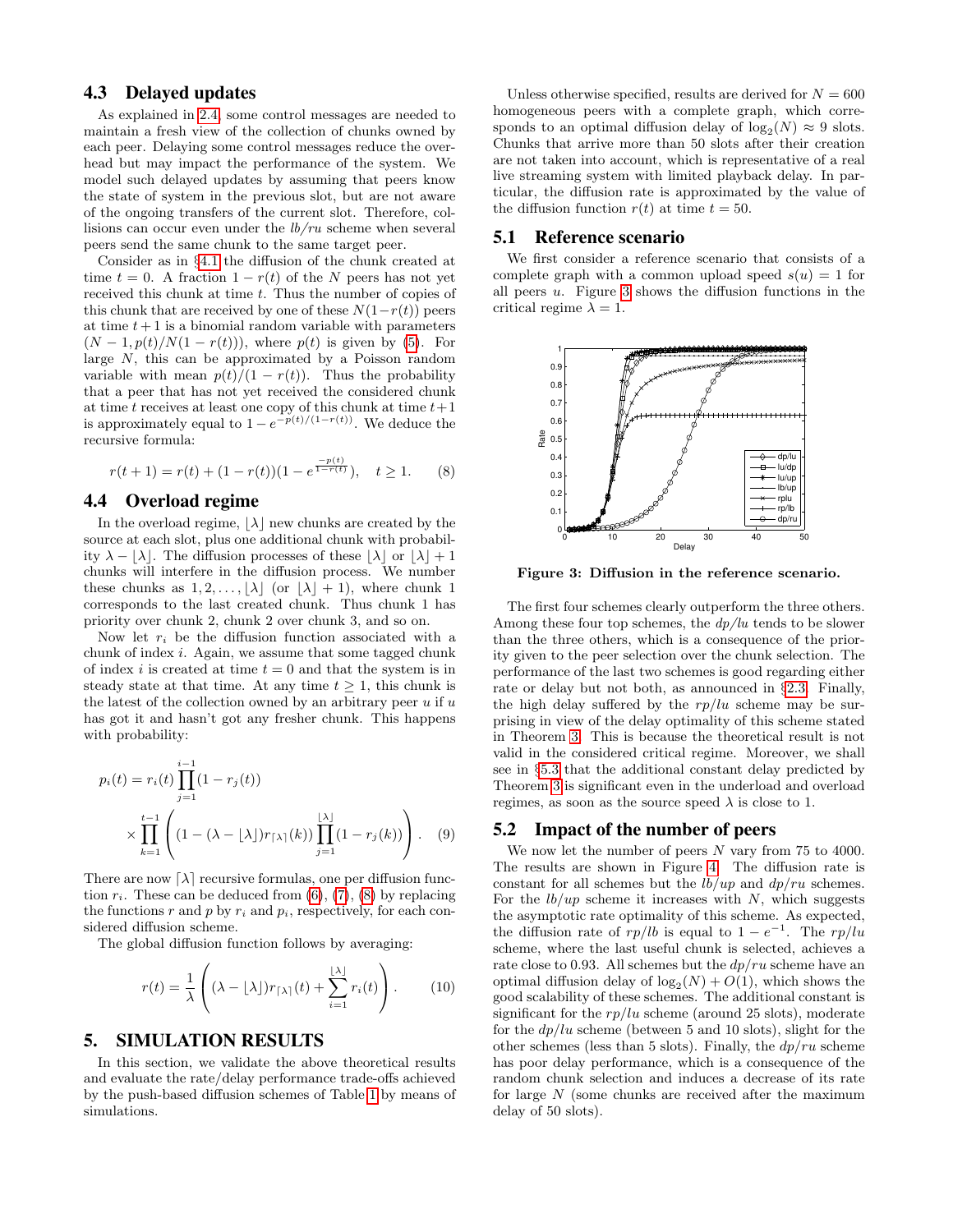

<span id="page-6-1"></span>Figure 4: Impact of the number of peers.

#### <span id="page-6-0"></span>5.3 Impact of source speed

We now analyze the impact of the upload speed  $\lambda$ . Results are shown in Figures [5\(a\)](#page-6-2)[-5\(b\)](#page-6-3) when  $\lambda$  varies from 0 to 2, for  $N = 600$  peers. Observe that the  $rp/lu$  scheme has poor delay performance not only in the critical regime  $\lambda = 1$  but in all regimes close to critical, as announced. This means that the additional constant delay given in Theorem [3](#page-4-1) is far from negligible. The  $rp/lb$  scheme achieves a diffusion rate close to  $1-e^{-1/\lambda}$  in low delay, as expected [\[17\]](#page-9-22). The performance of the other schemes is nearly optimal for both rate and delay, except for the  $dp/ru$  and  $dp/lu$  schemes that behave poorly in overload regime. Note that the  $dp/ru$  scheme doesn't reach any steady state, which is a consequence of the random chunk selection coupled with the fact that each peer receives at most a fraction  $1/\lambda$  of the chunks.

#### 5.4 Validation of the recursive formulas

We now validate the mean-field approximation used to derive the recursive formulas of Section [4.](#page-4-6) Figures  $6(a)$ - $6(b)$ compare the diffusion rate and diffusion delay obtained by analysis and by simulation, in the scenario of §[5.3.](#page-6-0) The formulas are quite accurate for both rate and delay. The most significant difference concerns the  $rp/lb$  scheme, where the formula overestimates the delay for  $\lambda \approx 0.3$  by 1.5 slots (corresponding to an error of 10%). Regarding the  $lb/up$ scheme, the delay estimation is very good but the formula slightly overestimates the rate for  $\lambda$  close to 1 (the error

<span id="page-6-2"></span>

<span id="page-6-3"></span>Figure 5: Impact of source speed.

is less than  $4\%$ ). Finally, the formula of the  $lb/up$  scheme with imperfect knowledge slightly overestimates both delay and rate for  $\lambda \approx 0.8$  (error less than 6% for both metrics). Interestingly, these anomalies occur at the maximum source speed  $\lambda$  for which the diffusion rate is very close to 1; this is due to the fact that the fraction of peers that need any given chunk at time t, approximated by  $1 - r(t)$ , becomes hard to estimate in this specific regime.

#### <span id="page-6-4"></span>5.5 Heterogeneous upload capacities

So far we have considered the case of homogeneous upload capacities only. The practically interesting case of heterogeneous upload capacities is much less well understood. Recall that, of all considered strategies, the  $dp/ru$  scheme is the only one for which optimality results exist for heterogeneous upload capacities (it is known to be rate-optimal).

In order to investigate the impact of heterogeneity, we consider, for any fixed parameter  $h \in [0, 1]$ , a scenario where  $s(u) = 2$  for a fraction  $\frac{1}{3}h$  of the peers,  $s(u) = 0.5$  for another fraction  $\frac{2}{3}h$  of the peers, and  $s(u) = 1$  for all other peers. The average upload capacity is therefore still equal to 1. We refer to h as the factor of heterogeneity:  $h = 0$  corresponds to the homogeneous case, and the upload variance grows linearly with h. Figures  $7(a)$ [-7\(b\)](#page-7-3) show the diffusion rate and the diffusion delay of the considered schemes as a function of the heterogeneity factor in the critical regime  $(\lambda = 1)$ .

Observe that the performance of the top three schemes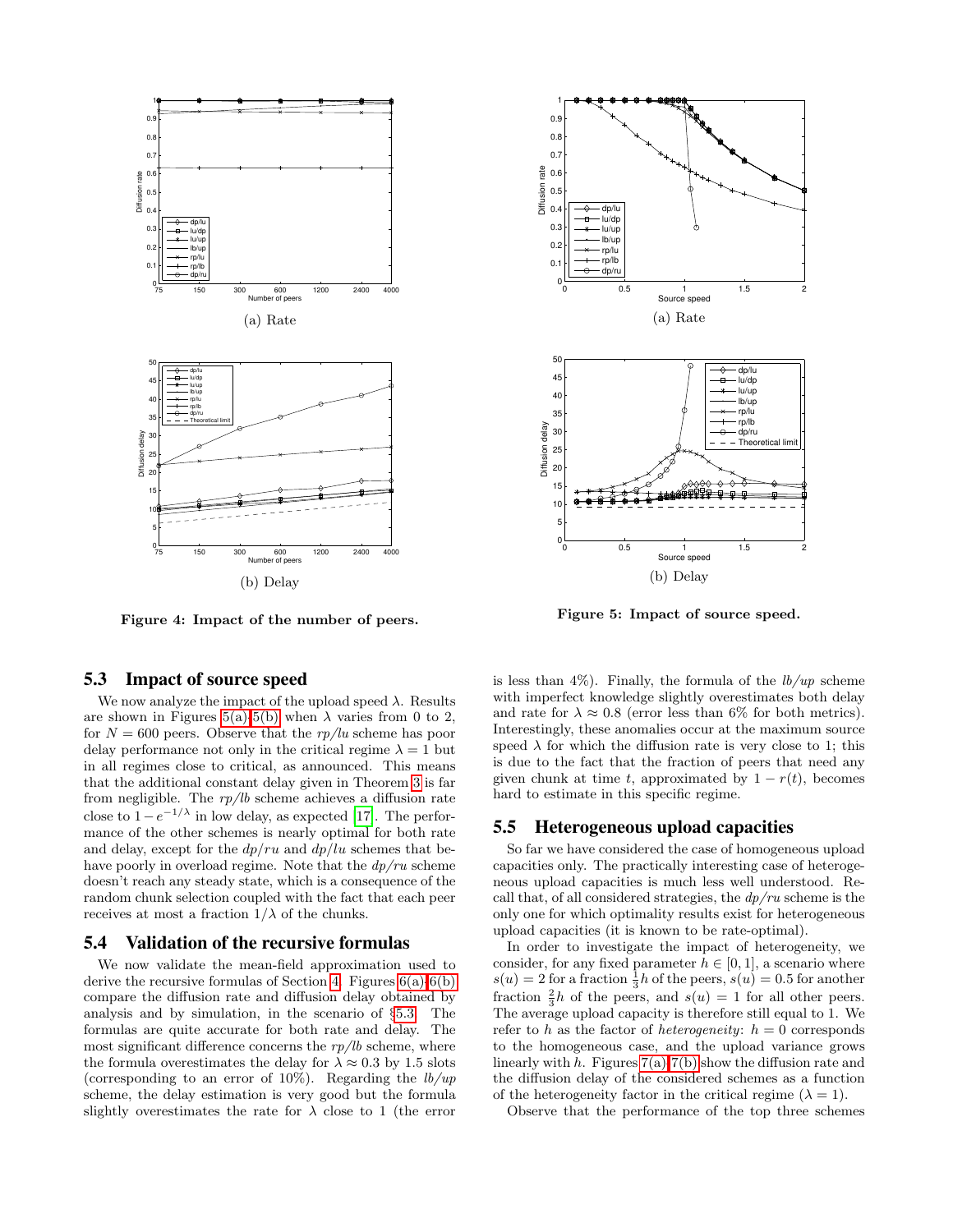<span id="page-7-1"></span><span id="page-7-0"></span>

Figure 6: Validation of the recursive formulas.

worsens with  $h$ , for both rate and delay. In particular, the diffusion delay approximately doubles when h grows from 0 to 1. The impact is less significant for the  $rp/lu$  scheme: the diffusion rate remains approximately unchanged, while the diffusion delay increases by 25%. Regarding the  $rp/lb$ and  $lb/up$  schemes, the diffusion delay is almost insensitive to heterogenity, but the diffusion rate is strongly impacted, especially for the latter that looses about 35%.

#### 5.6 Restricted neighborhoods

As mentioned in §[2.4,](#page-3-4) a complete overlay graph is hard to implement in practice because of overhead issues. We propose to investigate three simple ways to bypass this issue:

- **Static graph:** The graph  $G$  is an Erdös-Rényi graph with an average degree of 10, that ensures connectivity with high probability for the considered set of  $N = 600$ peers. The graph remains the same during the whole diffusion process.
- Random graph: For each chunk transmission, the sender peer selects uniformly at random two peers among the  $N-1$  other peers; the diffusion scheme then applies to these two potential target peers. Note that the graph is now dynamic.
- Adaptive graph: For each chunk transmission, the sender peer keeps track of the last target peer and select uniformly at random another peer among the  $N-2$  other

<span id="page-7-2"></span>

<span id="page-7-3"></span>Figure 7: Diffusion as a function of heterogeneity.

peers; again, the diffusion scheme then applies to these two potential target peers. Note that this technique is somewhat reminiscent of the "optimistic unchoking" used by BitTorrent [\[6\]](#page-9-23).

The results are shown in Figure [8,](#page-8-0) in the scenarios of §[5.3](#page-6-0) for the source speed  $\lambda$  and §[5.5](#page-6-4) for the heterogeneity factor  $h$ . The same instance of the Erdös-Rényi graph is used for all plots. We observe that for most diffusion schemes, this static restriction of neighborhood strongly reduces the diffusion rate. This is particularly true for the  $dp/lu$  and  $dp/ru$  schemes in heterogeneous cases. The chaotic nature of the diffusion rate as a function of heterogeneity is due to the fact that results are derived for each value of  $h$  from a different distribution of upload capacities over the nodes of the Erdös-Rényi graph. This exemplifies the sensitivity of the most deprived peer selection scheme to the network structure.

The adaptive neighborhood, on the other hand, increases the diffusion delay of most schemes. It turns out that the basic random graph approach, where the sender peer selects two potential target peers at random, achieves the best trade-off. The performance degradation is slight in most cases compared to the complete graph. In particular, the top three schemes have very good performance, even in the worst case of heterogeneous networks in the critical regime.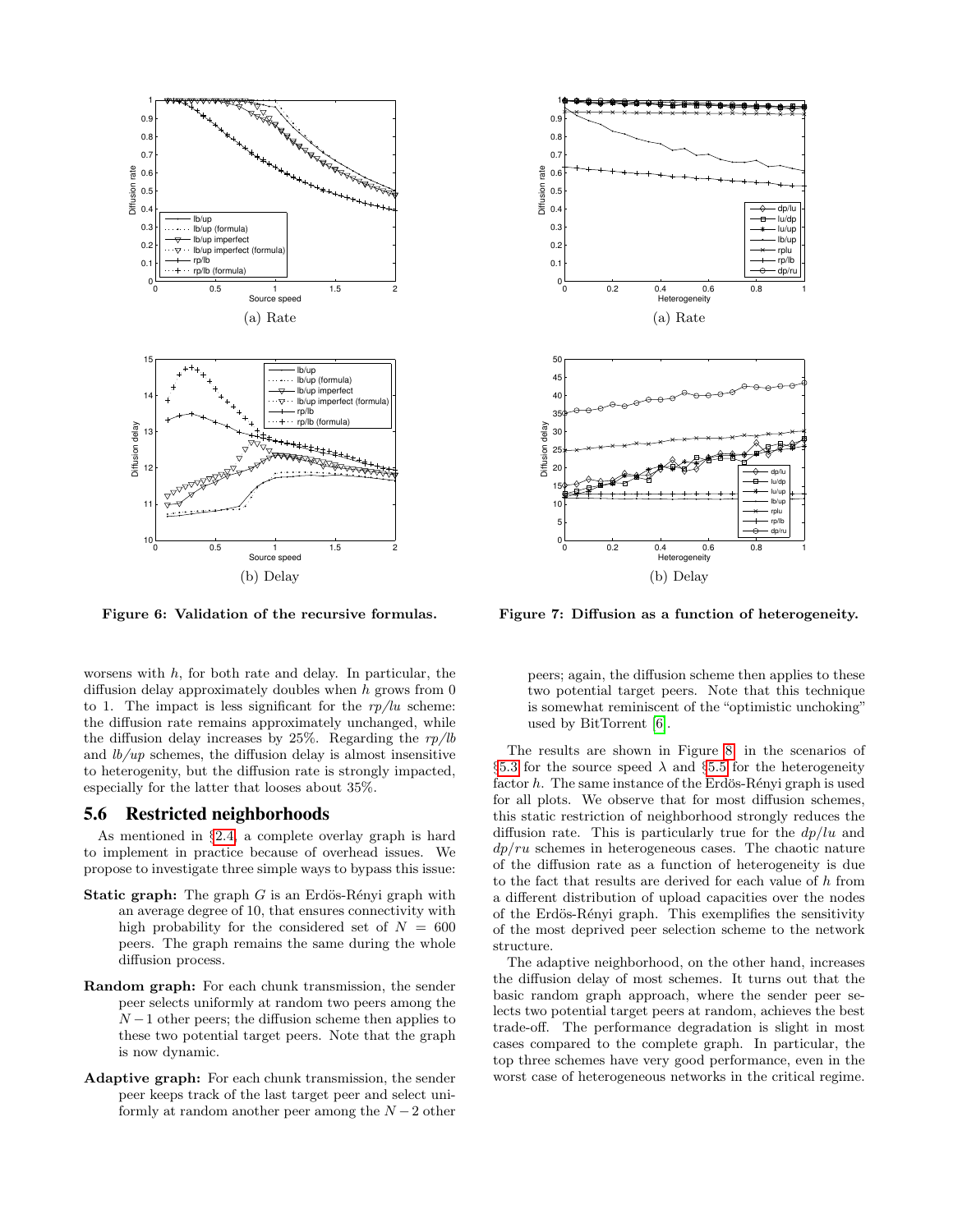

<span id="page-8-0"></span>Figure 8: Impact of restricted neighborhoods on performance.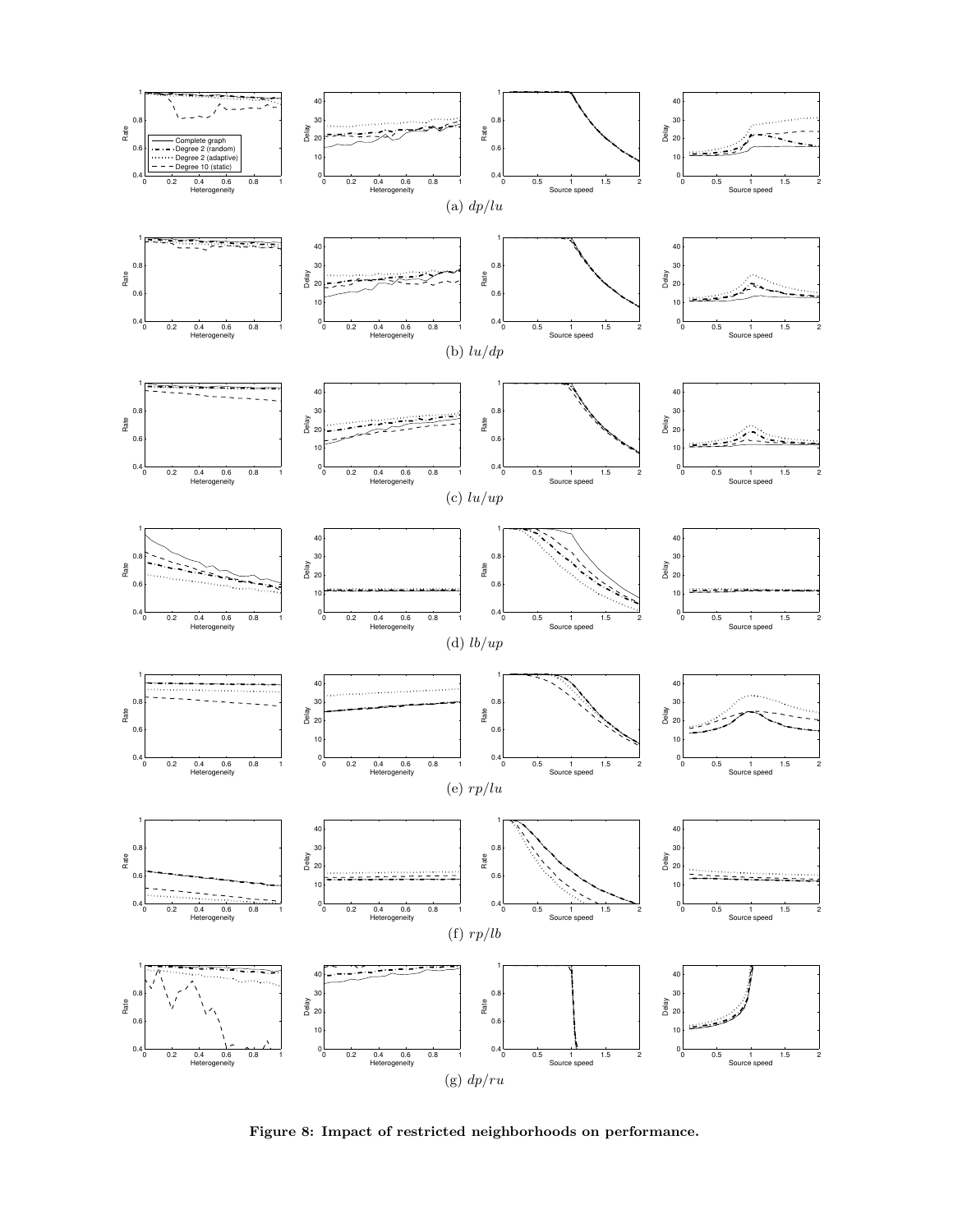# 6. CONCLUSION

We have analyzed the rate/delay performance trade-offs of various push-based diffusion schemes. A key result of the paper is that joint rate and delay optimality can be achieved by these epidemic-style algorithms, whereas such optimality results were known for structured systems only.

By simulation, we have identified some good diffusion schemes like  $dp/lu$ ,  $lu/dp$ ,  $lu/up$  and  $lb/up$ , and provided an explicit formula for the diffusion function of the latter. These are strong practical contenders for a live streaming system. Some key implementation issues remain open, however, like the joint design of the source coding and diffusion schemes, the building and evolution of the overlay graph, the frequency and size of control messages and the robustness to cheating and selfish behavior.

#### 7. REFERENCES

- <span id="page-9-3"></span>[1] TVants, http://tvants.en.softonic.com/.
- <span id="page-9-2"></span>[2] Sopcast, http://www.sopcast.com/.
- <span id="page-9-4"></span>[3] UUsee inc., http://www.uusee.com/.
- <span id="page-9-7"></span>[4] S. Ali, A. Mathur, and H. Zhang. Measurement of commercial Peer-to-Peer live video streaming. In Workshop in recent advances in Peer-to-Peer streaming, 2006.
- <span id="page-9-5"></span>[5] M. Castro, P. Druschel, A.-M. Kermarrec, A. Nandi, A. Rowstron, and A. Singh. Splitstream: High-bandwidth multicast in cooperative environments. In Symposium on Operating System principles (SOSP 2003), Bolton Landing, NY, October 2003.
- <span id="page-9-23"></span>[6] B. Cohen. Incentives build robustness in BitTorrent. Technical report, bittorrent.org, 2003.
- <span id="page-9-14"></span>[7] G. Dan, V. Fodor, and I. Chatzidrossos. On the performance of multiple-tree-based Peer-to-Peer live streaming. In INFOCOM, 2007.
- <span id="page-9-8"></span>[8] X. Hei, C. Liang, J. Liang, Y. Liu, and K. Ross. A measurement study of a large-scale P2P IPTV system. In IEEE Transactions on Multimedia, 2007.
- <span id="page-9-1"></span>[9] X. Hei, C. Liang, J. Liang, Y. Liu, and K. W. Ross. Insights into PPLive: A measurement study of a large-scale P2P IPTV system. In Proc. of IPTV Workshop, International World Wide Web Conference, 2006.
- <span id="page-9-17"></span>[10] R. M. Karp, A. Sahay, E. E. Santos, and K. E. Schauser. Optimal broadcast and summation in the logp model. In ACM Symposium on Parallel Algorithms and Architectures, 1993.
- <span id="page-9-10"></span>[11] X. Liao, H. Jin, Y. Liu, L. Ni, and D. Deng. AnySee: Peer-to-Peer live streaming. In INFOCOM, 2006.
- <span id="page-9-11"></span>[12] T. Locher, R. Meier, S. Schmidt, and R. Wattenhofer. Push-to-pull Peer-to-Peer live streaming. In DISC, 2007.
- <span id="page-9-6"></span>[13] N. Magharei, R. Rejaie, and Y. Guo. Mesh or multiple-tree: A comparative study of live p2p streaming approaches. In INFOCOM, 2007.
- <span id="page-9-21"></span>[14] L. Massoulié, A. Twigg, C. Gkantsidis, and P. Rodriguez. Randomized decentralized broadcasting algorithms. In INFOCOM, 2007.
- <span id="page-9-15"></span>[15] J. Mundinger, R. Weber, and G. Weiss. Optimal scheduling of Peer-to-Peer file dissemination. In Journal of Scheduling (to appear), 2007.
- <span id="page-9-12"></span>[16] F. Pianese, D. Perino, J. Keller, and E. Biersack. Pulse: an adaptative, incentive-based, unstructured p2p live streaming system. In IEEE Transaction on Multimedia, 2007.
- <span id="page-9-22"></span>[17] S. Sanghavi, B. Hajek, and L. Massoulié. Gossiping with multiple messages. In INFOCOM, 2007.
- <span id="page-9-16"></span>[18] T. Small, B. Liang, and B. Li. Scaling laws and tradeoffs in Peer-to-Peer live multimedia streaming. In ACM Multimedia, 2006.
- <span id="page-9-9"></span>[19] A. Vlavianos, M. Iliofotou, and Faloutsos. BiTos: Enhancing BitTorrent for supporting streaming applications. In 9th IEEE Global Internet Symposium 2006, April 2006.
- <span id="page-9-18"></span>[20] M. Zhang, Y. Xiong, Q. Zhang, and Q. Yang. Optimizing the throughput of data-driven peer-to-peer streaming. In Lecture Notes in Computer Science, volume 4351, 2007.
- <span id="page-9-19"></span>[21] M. Zhang, Q. Zhang, L. Sun, and S. Yang. Understanding the power of pull-based streaming protocol: Can we do better? In IEEE JSAC, special issue on Advances in Peer-to-Peer Streaming Systems, 2007.
- <span id="page-9-13"></span>[22] M. Zhang, L. Zhao, Y. Tang, J. Luo, and S. Yang. Large-scale live media streaming over Peer-to-Peer networks through global Internet. In Workshop on advances in Peer-to-Peer multimedia streaming, 2005.
- <span id="page-9-0"></span>[23] X. Zhang, J. Liu, B. Li, and T. Yum. Coolstreaming/donet : A data-driven overlay network for Peer-to-Peer live media streaming. In INFOCOM, 2005.
- <span id="page-9-20"></span>[24] Y. Zhou, D. Chiu, and J. Lui. A simple model for analysis and design of P2P streaming protocols. In IEEE ICNP, October 2007.

# APPENDIX

# <span id="page-9-24"></span>A. PROOF OF THEOREM 2

Let us first establish the following intermediate result.

LEMMA 1. Let  $\beta \in (0,1)$  be a fixed constant. The number of attempts  $\eta$  to push any given chunk during the  $T$  time slots following its creation verifies:

<span id="page-9-27"></span><span id="page-9-26"></span>
$$
\Pr(\eta \ge N/9) \ge 1 - 2N^{-\beta},\tag{11}
$$

for sufficiently large N.

Proof. Consider the classical gossip process, described as follows. There is a population of  $N$  users. In each round, each infected user selects uniformly at random another user, which becomes infected after its being selected.

Denoting by  $Y_t$  the number of infected individuals after  $t$ rounds, starting with  $Y_0 = 1$ , we now establish bounds on the values of  $Y_t$  that strengthen the bounds provided in [\[17\]](#page-9-22). Let  $\bar{Y}_t$  denote the expected value of  $Y_t$ .

To this end, we first recall the following result from [\[17\]](#page-9-22):

LEMMA 2. For any  $t > 0$ , let:

$$
G(y) = \mathbb{E}(Y_{t+1}|Y_t = y).
$$

We have:

$$
G(y) = y + (N - y)[1 - (1 - 1/N)^{y}].
$$

Moreover, the function  $G$  is non-decreasing, and verifies:

<span id="page-9-25"></span>
$$
2y(1 - y/N) \le G(y) \le 2y. \tag{12}
$$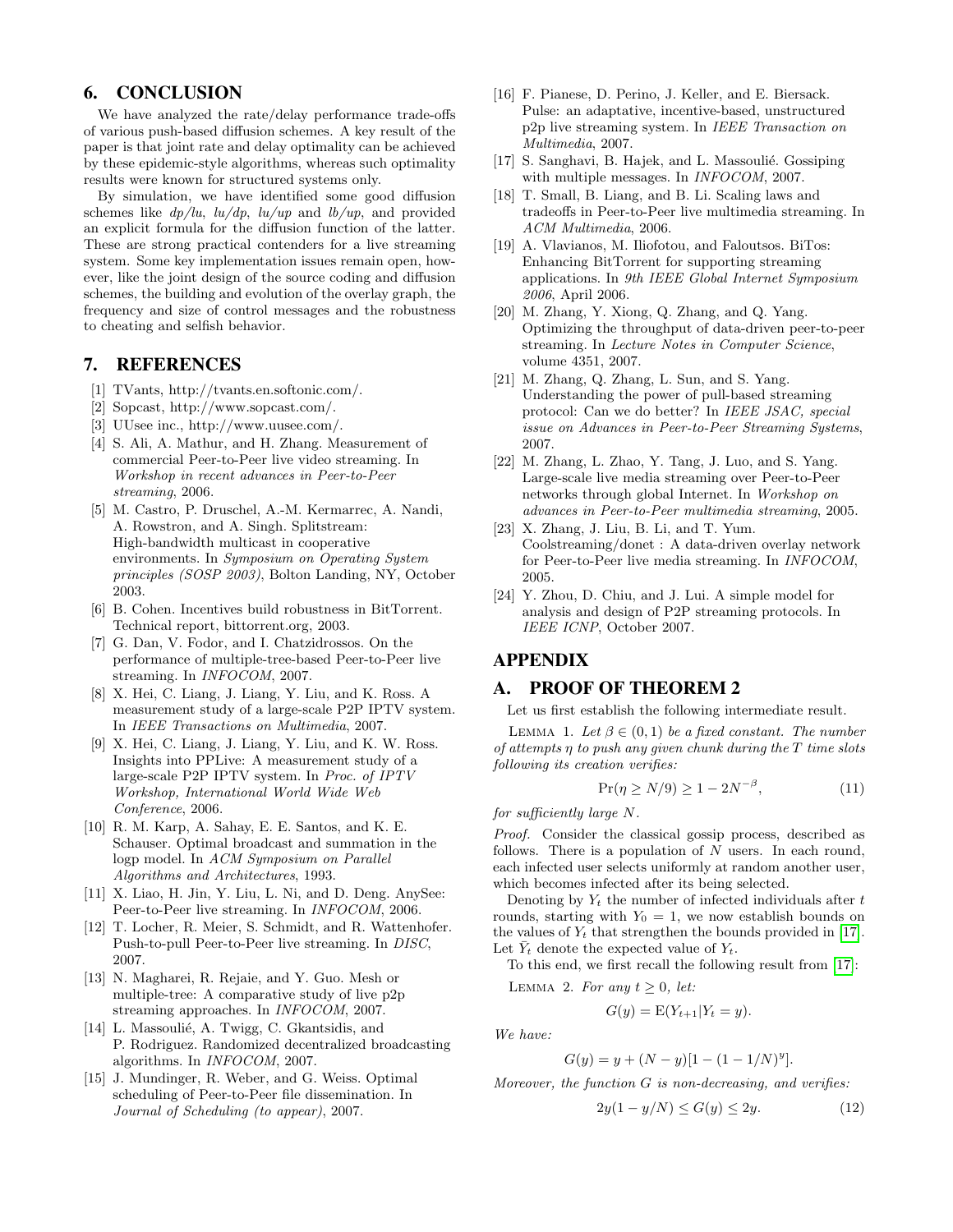This yields the following corollary:

COROLLARY 1. For any  $t > 0$ , we have the following bounds:

<span id="page-10-1"></span>
$$
2^t \left[ 1 - \frac{2^t}{N} \right] \le \bar{Y}_t \le 2^t. \tag{13}
$$

*Proof.* Since  $Y_0 = 1$  and  $Y_t \leq 2Y_{t-1}$  for all  $t \geq 1$ , we have  $Y_t \leq 2^t$  for all  $t \geq 0$ , from which the second inequality in [\(13\)](#page-10-1) follows.

The first inequality in [\(13\)](#page-10-1) is obvious when  $2^t > N$ . Let us thus assume that  $2^t \leq N$ . Write then

$$
\bar{Y}_t = \mathbb{E}[G(Y_{t-1})].
$$

Thus, in view of [\(12\)](#page-9-25),

$$
E[2Y_{t-1}(1 - Y_{t-1}/N)] \le \bar{Y}_t.
$$

Using the fact that  $Y_{t-1} \leq 2^{t-1}$  almost surely, this entails

$$
2\bar{Y}_{t-1}(1 - 2^{t-1}/N) \le \bar{Y}_t.
$$

By induction, this further implies:

$$
2^{t} \prod_{n=0}^{t-1} (1 - 2^{n} / N) \le \bar{Y}_{t}.
$$

By the inequality  $(1-x)(1-y) \geq 1-x-y$ , valid for any two numbers  $x, y \in [0, 1]$ , the previous inequality implies that:

$$
\bar{Y}_t \ge 2^t \left[ 1 - N^{-1} \sum_{n=0}^{t-1} 2^n \right].
$$

The desired inequality follows.  $\Box$ 

The argument detailed in [\[17,](#page-9-22) Proof of Theorem 5] implies the following result:

LEMMA 3. Let  $\beta \in (0,1)$  be a fixed constant. There exists some  $\epsilon > 0$  such that the number of attempts  $\eta$  to push any given chunk in the  $T$  time slots following its creation verifies:

<span id="page-10-2"></span>
$$
\Pr(\eta \ge \bar{Y}_T - 2^T N^{-\epsilon}) \ge 1 - 2N^{-\beta}.\tag{14}
$$

We are now ready to complete the proof of Lemma [1.](#page-9-26) In view of  $(3)$  and  $(13)$ , one has:

$$
\begin{array}{rcl}\n\bar{Y}_T - 2^T N^{-\epsilon} & \geq 2^T [1 - (1/N)2^T - N^{-\epsilon}] \\
& \geq (N/4)[1 - 1/2 - N^{-\epsilon}] \\
& \geq N/9,\n\end{array}
$$

for sufficiently large  $N$ . Combined with  $(14)$ , this yields the desired result  $(11)$ .

The proof of Theorem [2](#page-4-0) proceeds as follows. For each time slot  $t \in [a, b)$ , we consider the event  $\mathcal{B}_t$  that the chunk created at time t has been pushed at least  $M_t$  times by time  $t + T$ , where  $M_t$  is a Poisson random variable  $M_t$  with mean  $N/10$ . By Chernoff's inequality, the probability that  $M_t > N/9$  is exponentially small in N. It then follows from Lemma [1](#page-9-26) that:

$$
\Pr(\mathcal{B}_t) \ge 1 - 3N^{-\beta},\tag{15}
$$

for sufficiently large  $N$ . Since each target peer is chosen uniformly at random, the total number of selections of a given peer u among the first  $M_t$  attempts to push a chunk generated at time  $t$  is a Poisson random variable with mean  $1/10$ . Furthermore, these Poisson random variables are mutually independent across peers and across chunks. Let  $Z_t(u) = 1$ if the corresponding Poisson random variable is positive, and  $Z_t(u) = 0$  otherwise. Since

$$
Pr(Z_t(u) = 1) = 1 - e^{-1/10},
$$

these variables are distributed as specified in Theorem [2.](#page-4-0) Finally, note that on the event  $\bigcap_{t\in[a,b)}\mathcal{B}_t$ , each peer u has received each chunk generated at time t by time  $t + T$  provided  $Z_t(u) = 1$ . The probability of this event is, by the union bound, at least:

$$
1 - 3(b - a)N^{-\beta} = 1 - \frac{3(b - a)}{N^{\beta - \alpha}}N^{-\alpha}.
$$

The proof follows by choosing  $\beta > \alpha$ .

### <span id="page-10-0"></span>B. PROOF OF THEOREM 3

We first give an informal description of the argument before providing the details. Our aim is to find a constant  $\gamma > 0$  such that for any  $m \geq 1$ , the probability of a given peer not receiving a given chunk after  $T + m$  time slots is bounded by  $\gamma/m$ .

To this end, we shall consider, for some arbitrary time slot a and some constant  $\delta \in (0,1)$ , the number of chunks created over the time interval [a, b), with  $b - a = \lceil \delta m \rceil$ , and not yet received by some arbitrary peer at time  $a' =$  $b+T$ . We shall show that over the time interval  $[a', b')$ , with  $b'-a'=m-\lceil \delta m \rceil$ , with probability  $1-O(1/m)$ , all such originally missing chunks must have been received at the exception of at most  $\ell$  missing chunks, for some fixed  $\ell$ . By a monotonicity argument, the probability that a chunk created at time a is not received by time b' is at most  $\ell/(b - a)$  +  $O(1/m) = O(1/m)$ . Thus the probability that a chunk is not yet received  $b' - a = T + m$  slots after its creation is  $O(1/m)$ , which is the announced result.

To establish the intermediate result, we consider for any given set  $\mathcal L$  of  $\ell$  chunks created over [a, b) the number  $M(\mathcal L)$ of peers who made push attempts during  $(a', b')$  towards the considered peer, say peer  $v$ , while these pushers did hold some chunk with time stamp in  $\mathcal{L}$ . We show that with probability  $1 - O(1/m)$ , one such opportunity must have been used to provide the target peer  $v$  with one of these chunks, by showing that  $M(\mathcal{L})$  is larger than the number of later chunks that can be provided to v during  $[a', b']$ .

This number of later chunks is bounded from above by the quantity  $I + J$ , where I and J are defined as follows: I denotes the number of chunks created over [a,  $b' - T$ ); J denotes the number of chunks created over  $[b'-T,b']$  and received by peer  $v$ . Thus the main step consists in showing that with probability  $1-O(1/m)$ , for all  $\mathcal{L} \subset [a, b)$  such that  $|\mathcal{L}| = \ell$ , it holds that

<span id="page-10-3"></span>
$$
M(\mathcal{L}) > I + J. \tag{16}
$$

We now provide the detailed arguments. For any given  $\lambda < 1$ , define:

<span id="page-10-4"></span>
$$
\delta = \frac{1 - \lambda}{7}.\tag{17}
$$

Select  $\ell > 0$  such that

<span id="page-10-5"></span>
$$
\Pr(B \ge 1) \ge 1 - \delta,\tag{18}
$$

where  $B$  is a binomial random variable with parameters  $(\ell, q)$ , with q as defined in Theorem [2.](#page-4-0) It can be readily